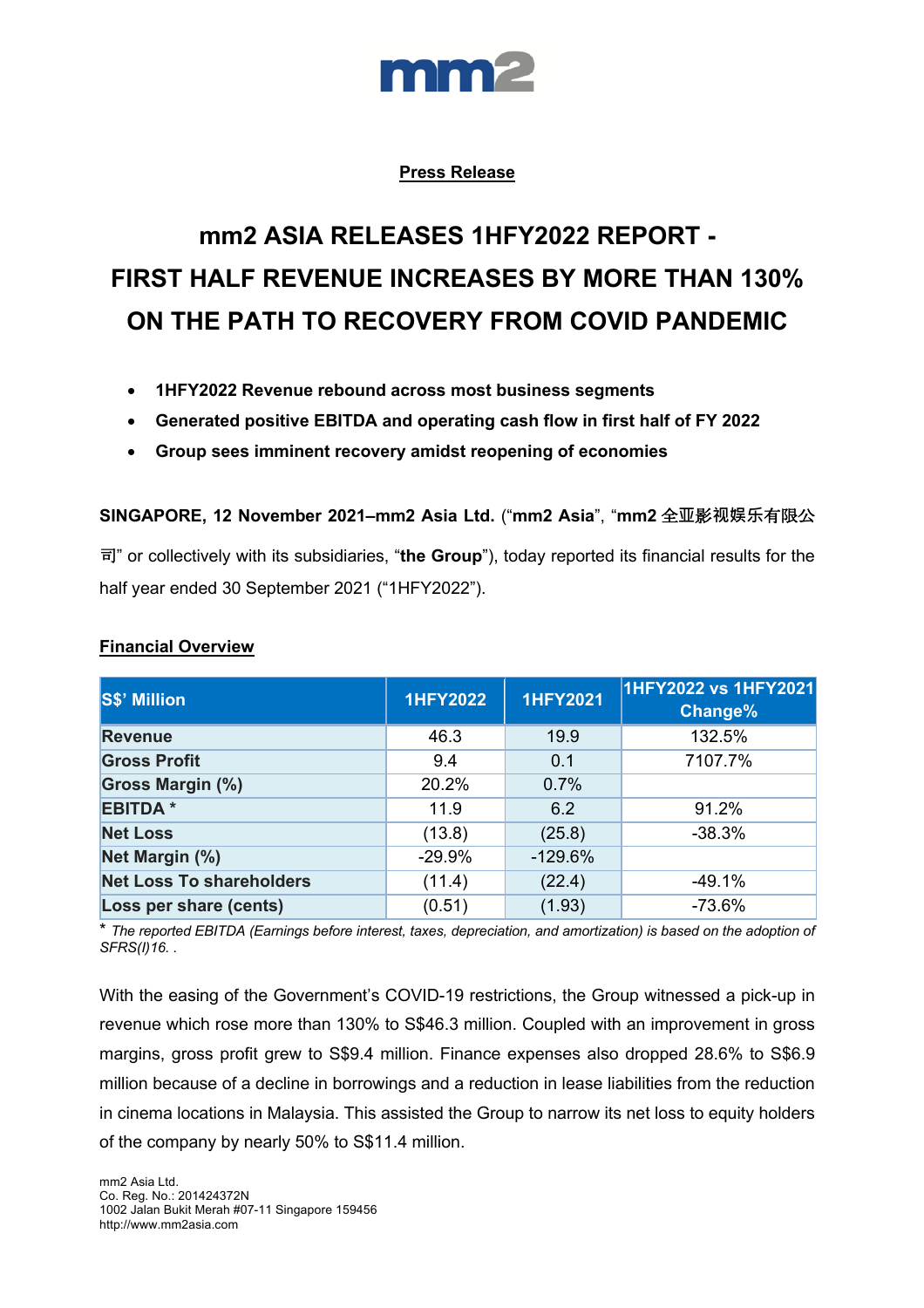

| <b>S\$' Million</b>        | 30-Sep-21 | 31-Mar-21 | % change |
|----------------------------|-----------|-----------|----------|
| Cash & cash<br>equivalents | 7.4       | 12.1      |          |
| <b>Borrowings</b>          | 215.7     | 265.6     |          |
| <b>Net Debt</b>            | 208.3     | 253.5     | $-17.8%$ |
| <b>Total Equity</b>        | 212.6     | 174.2     | 22.0%    |
| <b>Net Debt/Equity</b>     | 98.0%     | 145.5%    |          |

During 1HFY2022, the Group also concluded a rights issue, where the proceeds were utilised to redeem the Medium-Term Note ("MTN") on April 2021. Coupled with a positive operating cash flow generated of S\$14.1 million during 1HFY2022, the Group strengthened its financial position as net debt dropped 17.8% during the period. In addition, the Group is actively working towards the redemption of the convertible debt securities due 31 December 2021 as well as various refinancing and deleveraging options.

| Revenue*               | <b>1HFY2022</b> | <b>1HFY2021</b> | 1HFY2022 vs 1HFY2021<br>Change% |
|------------------------|-----------------|-----------------|---------------------------------|
| <b>Core</b>            | 32.8            | 13.4            | 144.8%                          |
| <b>Post-Production</b> | 1.2             | 0.3             | 300.0%                          |
| <b>Cinema</b>          | 10.1            | 3.6             | 180.6%                          |
| <b>Events</b>          | 0.4             | 1.1             | $-63.6%$                        |
| <b>Others</b>          | 1.8             | 1.6             | 12.5%                           |
| <b>Total</b>           | 46.3            | 20.0            | 131.5%                          |

# **Segmental Performance**

*\*Sales to external parties*

Revenue from Core business rose more than 140% to S\$32.8 million. This is mainly due to more production projects completed in 1HFY2022 and higher distribution income. The latter is contributed by the gradual reopening of cinemas as consumer confidence return with the easing of the pandemic's stranglehold on the entertainment industry; underpinned by a strengthening theatrical film market. Regional OTT series production also contributed to the increase in revenue as competition amongst the platform players continues to rise.

Revenue from Post-production also surged more than 300% mainly due to the improvement in the post-production business. However, no revenue was recorded in the Group's digital content production business as live entertainment projects remain on hold due to restrictions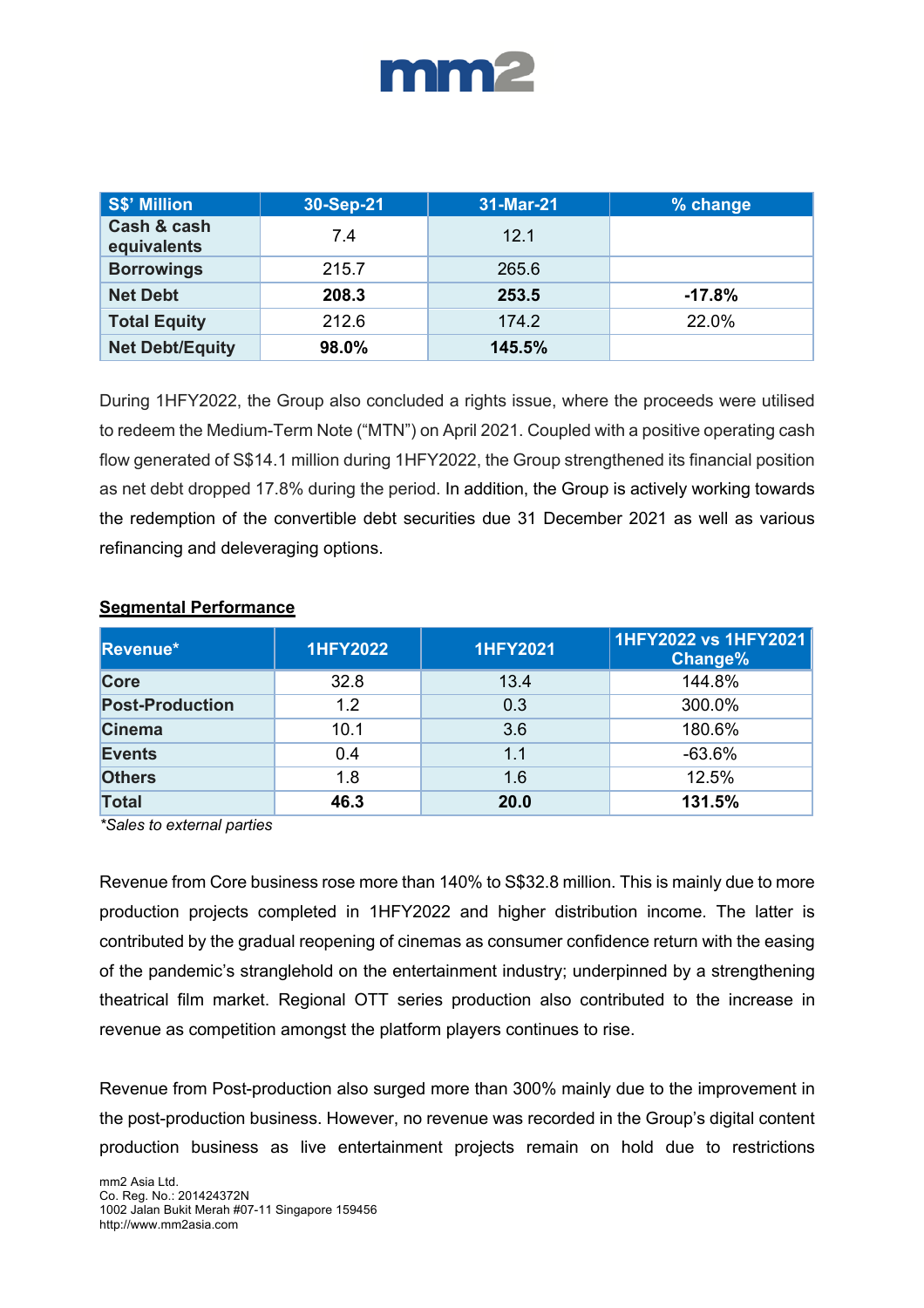

implemented by the authorities. Revenue from the Cinema segment also improved, mainly due to the reopening of cinemas in Singapore from July 2020 and the release of Hollywood blockbuster movie titles. Revenue from the Events segment remained subdued in 1HFY2022 due to COVID-19 measures and was lower compared to a year ago due to a decrease in the number of promotion projects. This is despite the segment seeing a jump in production revenue with the gradual resumption of small-scale live performances in Singapore. Other segments that comprise of the Group's media advertising and news agency activities among others, saw a 17% increase in revenue during 1HFY2022.

# **Group's Outlook**

With rising vaccination rates and positive news on oral medication prospects to treat COVID-19, several countries have opened up their economies, including the setting up of Vaccinated Travel Lanes ("VTLs"), which is expected to benefit many sectors, including the entertainment scene.

Executive Chairman of mm2 Asia, Mr Melvin Ang (洪伟才) said: *"The onset of COVID-19 has affected the operations of mm2 Asia severely over the last 18 months. However, with the gradual reopening of various economies globally and the positive news on the medical front, we will continue to see positive trends and overall progress on the road to recovery."* 

*"These two years of disruptions have also enabled us to explore new areas of development to help scale our business and overcome obstacles, which has resulted in us developing new competencies across the group. In addition to growing our current core businesses, mm2 group has started various initiatives to branch into the sphere of media tech - through the use of blockchain technologies that enables NFTs and cryptocurrency, and the growing metaverse space opportunities - to leverage the group's existing content creation and distribution capabilities."*

*"We are excited and upbeat on the opportunities ahead and are certain that this shift will make our group even more global in reach, digitally inclined and versatile across all of our businesses."*

#### **– End of Press Release–**

**Note to media: Please read this press release with the Company's announcement released on SGXnet on the same date.**